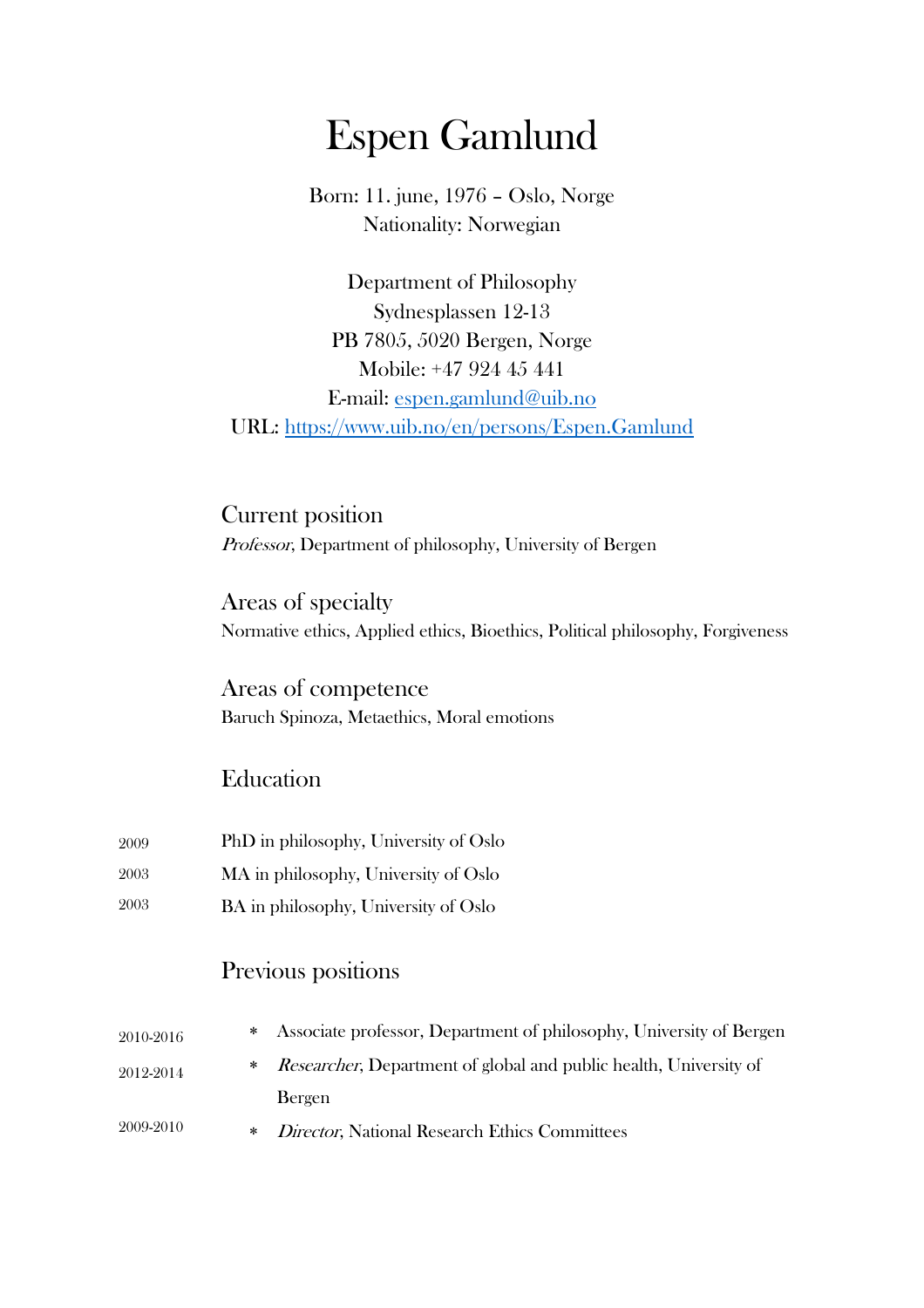| 2006-2010 | <i>Guest researcher</i> , Centre for Development and the Environment<br>$*$ |
|-----------|-----------------------------------------------------------------------------|
| 2009      | (SUM), University of Oslo                                                   |
| 2005-2009 | * <i>Advisor</i> , Research department, Ministry of Education               |
|           | * Research fellow, Department of philosophy, University of Oslo             |
| 2003-2005 | * Lecturer, Nesna University College                                        |

# Teaching

| 2017-2021 | Moral philosophy (FIL 128/228/328), Environmental ethics<br>$\ast$        |
|-----------|---------------------------------------------------------------------------|
|           | (FIL116/236/336), Introduction to practical philosophy (FIL124),          |
|           | <b>Examen Philosophicum</b> , University of Bergen                        |
| 2016      | Moral philosophy (FIL128/228/328), Environmental ethics<br>$\ast$         |
|           | (FIL116/236/336), Examen Philosophicum, University of Bergen -            |
|           | Ethics (MNSES9100), University of Oslo                                    |
| 2015      | Environmental Ethics (FIL106/236/336), University of Bergen - Ethics<br>∗ |
|           | (MNSES9100), University of Oslo                                           |
| 2014      | Moral philosophy (FIL128/228/328), Environmental ethics<br>∗              |
|           | (FIL106/236/336), Political philosophy (FIL116/216/316), Examen           |
|           | philosophicum, University of Bergen - Ethics (MNSES9100),                 |
|           | University of Oslo                                                        |
| $2013\,$  | Moral philosophy (FIL128/228/328), Environmental ethics<br>∗              |
|           | (FIL106/236/336), Examen philosophicum, University of Bergen -            |
| 2012      | Ethics (MNSES9100), University of Oslo                                    |
|           | Ethics (FIL127/227/328), Environmental ethics (FIL106/236/336),<br>$\ast$ |
|           | Tolerance, Examen philosophicum, University of Bergen - Ethics            |
|           | (MNSES9100), University of Oslo - Ethics (DSP100), University of          |
|           | Stavanger                                                                 |
| 2011      | Ethics (FIL127/227/328), Tolerance and pluralism, Examen<br>$\ast$        |
|           | philosophicum, University of Bergen - Ethics (MNSES9100),                 |
| 2010      | University of Oslo - Ethics (DSP100), University of Stavanger             |
|           | Examen philosophicum, University of Bergen, Ethics (MNSES9100),<br>$\ast$ |
|           | University of Oslo - Ethics (DSP100), University of Stavanger             |
| 2009      | Environmental philosophy (SUM4014), Ethics (MNSES9100),<br>∗              |
|           | University of Oslo - Ethics (DSP100), University of Stavanger             |
| 2008      | Environmental philosophy (SUM4014), Ethics (MNSES9100),<br>$\ast$         |
|           | University of Oslo - Ethics (DSP100), University of Stavanger             |
| 2007      | <b>Environmental philosophy (SUM4014), University of Oslo</b><br>$\ast$   |
| 2006      | Environmental philosophy (SUM4014), University of Oslo<br>∗               |
| 2003-2005 | Ethics and philosophy, Nesna University College<br>$\ast$                 |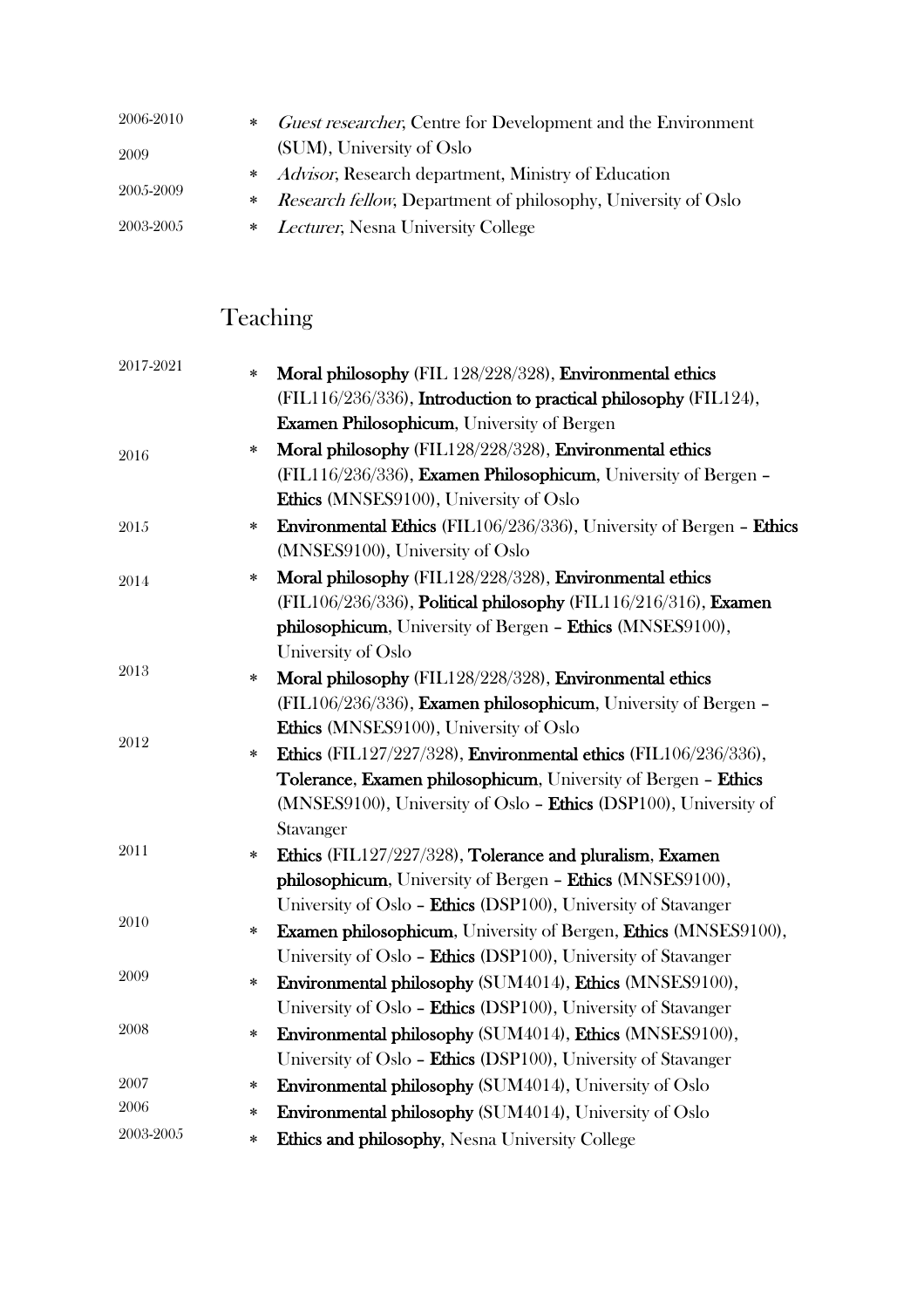## Publications

BOOKS

| 2021 | * | Gamlund, Espen. Kunsten å moralisere. (The art of moralizing) Oslo:<br>Dreyers forlag.                                                                                                                                                               |
|------|---|------------------------------------------------------------------------------------------------------------------------------------------------------------------------------------------------------------------------------------------------------|
| 2021 | ∗ | Gamlund, E., Svendsen, L. Fr. H. & Säätelä, S. Filosofi for<br><i>Humanister. 2. utgave. (Philosophy for humanists)</i> Oslo:<br>Universitetsforlaget.                                                                                               |
| 2020 | ∗ | Gamlund, E., & Solberg, C. T. Hva er døden. (What is death.) Oslo:<br>Universitetsforlaget.                                                                                                                                                          |
| 2019 | ∗ | Gamlund, E., & Solberg, C. T. (eds) Saving People from the Harm of<br>Death. New York: Oxford University Press.                                                                                                                                      |
| 2016 | ∗ | Gamlund, E., Svendsen, L. Fr. H. & Säätelä, S. Filosofi for<br>Humanister. Oslo: Universitetsforlaget.                                                                                                                                               |
| 2015 | ∗ | Lie, R. K., Svendsen, L. Fr. H., & E. Gamlund. Filosofi og<br>Helseforskning. (Philosophy and health research) Bergen: Alvheim &<br>Eide Forlag.                                                                                                     |
|      |   | <b>JOURNAL ARTICLES AND BOOK CHAPTERS (PEER REVIEWED)</b>                                                                                                                                                                                            |
| 2021 | ∗ | Gamlund, E. «Klimamoralisme», <i>Norsk Filosofisk Tidsskrift</i> , vol 56, 2-<br>3:77-90. (Climate change and moralism)                                                                                                                              |
| 2020 | ∗ | Gamlund, Espen (med Carl Tollef Solberg, Ole Frithjof Norheim, Karl<br>Erik Müller, Preben Sørheim & Mathias Barra). «The Devils in the<br>DALY: Prevailing Evaluative Assumptions" Public Health Ethics, Vol<br>13, Issue 3, November: 259-274.     |
| 2020 | * | Gamlund, Espen (med Karl Erik Müller, Katrine Knarvik Paquet, &<br>Carl Tollef Solberg). «Mandatory Vaccination: Should Norway follow?"<br>Nordic Journal of applied Ethics, 14.1: 7-27.                                                             |
| 2019 | ∗ | Gamlund, E. "Age, death and the allocation of life-saving resources", in<br>E. Gamlund & C. T. Solberg (eds) Saving People from the Harm of<br>Death, Oxford University.                                                                             |
| 2019 | ∗ | Gamlund, E. (med C. T. Solberg) "Introduction: Perspectives on death<br>and its relevance for summary measures of population health", in E.<br>Gamlund & C.T. Solberg (eds) Saving People from the Harm of Death,<br><b>Oxford University Press.</b> |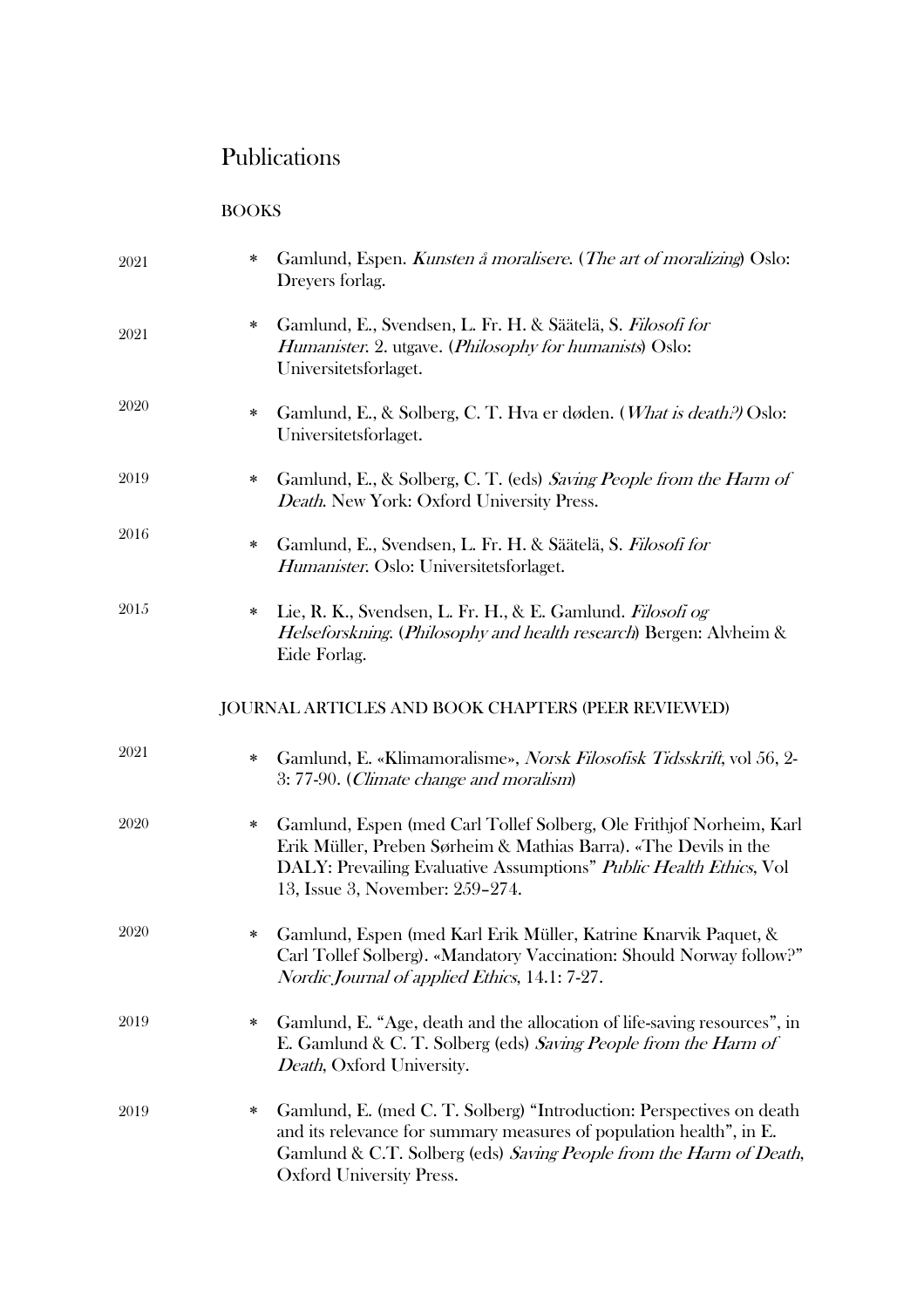| 2019 | $\ast$ | Gamlund, E (med Silje Langseth Dahl, Rebekka Vaksdal, Mathias<br>Barra & Carl Tollef Solberg). «Abort og fosterreduksjon: En etisk<br>sammenligning», Etikk i Praksis, 13.1: 89-111.                                                      |
|------|--------|-------------------------------------------------------------------------------------------------------------------------------------------------------------------------------------------------------------------------------------------|
| 2019 | *      | Gamlund, E. (med J. Millum, E. Ngamasana & C. T. Solberg). "The<br>valuation of deaths at different ages", in O. F. Norheim et al. (eds)<br>Global Health Priority-Setting: Beyond Cost-Effectiveness, Oxford<br><b>University Press.</b> |
| 2017 | ∗      | Gamlund, E. "Hva legitimerer filosofi i Norge?", Norsk Filosofisk<br>Tidsskrift 1-2: 6-14.                                                                                                                                                |
| 2016 | ∗      | Gamlund, E. (med C. T. Solberg & P. Sørheim) «En tapt fremtid –<br>Den filosofiske debatten om døden som et onde», Arr-Idéhistorisk<br>Tidsskrift nr. 2: 3-15.                                                                            |
| 2016 | ∗      | Gamlund, E., "What is so important about completing lives? A critique<br>of the modified youngest first principle of scarce resource allocation",<br><i>Theoretical Medicine and Bioethics</i> 37.2 (April): 113-128.                     |
| 2016 | ∗      | Gamlund, E. (med C. T. Solberg), "The badness of death and priorities<br>in health", <i>BMC Medical Ethics</i> 17.21.                                                                                                                     |
| 2014 | ∗      | Gamlund, E., "Ethical aspects of self-forgiveness", SATS Northern<br>European Journal of Philosophy 15.2: 237-256.                                                                                                                        |
| 2014 | ∗      | Gamlund, E., (med C. T. Solberg). «Når er det verst å miste sitt liv?<br>Relevansen av filosofiske grunnlagsteorier for helseprioriteringer»,<br>Norsk Filosofisk Tidsskrift nr. 3-4: 205-217.                                            |
| 2012 | ∗      | Gamlund, E., «Hva er galt med dypøkologien? Noen kommentarer til<br>Arne Næss' Økosofi T», Norsk Filosofisk Tidsskrift 47.4: 229-244.                                                                                                     |
| 2011 | ∗      | Gamlund, E., (med K. S. Ekeli). "Reconsidering Approaches to Moral<br>Status", <i>Ethics, Policy &amp; Environment</i> 14.3: 361-375.                                                                                                     |
| 2011 | ∗      | Gamlund, E., "Introduction to Confronting Environmental Values",<br>Ethics, Policy & Environment 14.3: 307-312.                                                                                                                           |
| 2011 | ∗      | Gamlund, E., "Living under the Guidance of Reason: Arne Naess's<br>interpretation of Spinoza", Inquiry 54.1: 2-17.                                                                                                                        |
| 2011 | ∗      | Gamlund, E., "Forgiveness without Blame", i C. Fricke (red), <i>The</i><br>Ethics of Forgiveness. Routledge Studies in Ethics and Moral Theory,<br>London & New York: Routledge: 107-129.                                                 |
| 2010 | ∗      | Gamlund, E., "Supererogatory Forgiveness", <i>Inquiry</i> 53.6: 540-564.                                                                                                                                                                  |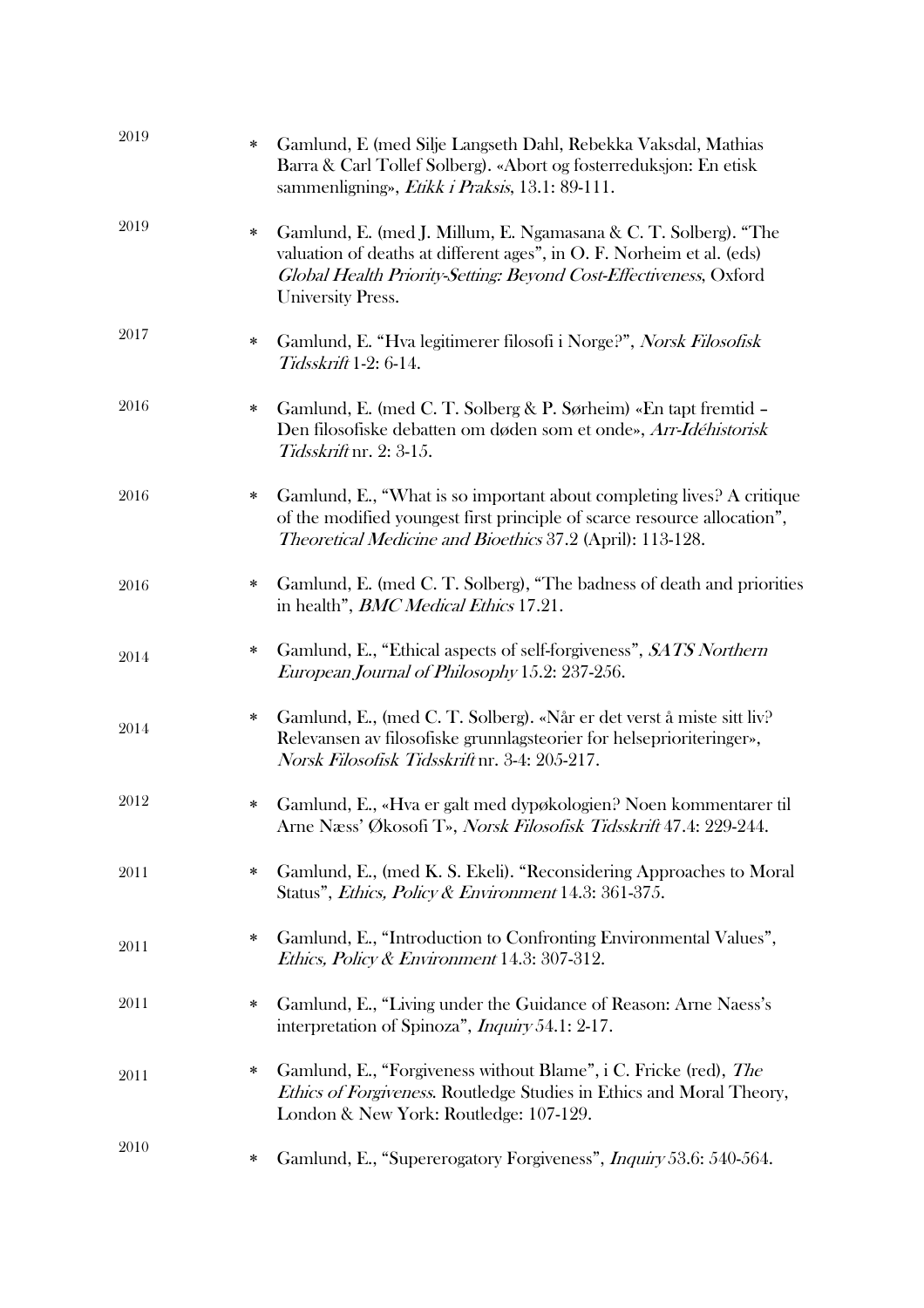| 2010 | Gamlund, E., "The Duty to Forgive Repentant Wrongdoers,"<br>$\ast$<br>International Journal of Philosophical Studies 18.5: 651-671.                                |
|------|--------------------------------------------------------------------------------------------------------------------------------------------------------------------|
| 2007 | Gamlund, E., "Who Has Moral Status in the Environment? A<br>∗<br>Spinozistic Answer," The Trumpeter vol 23, nr 1: 3-27.                                            |
| 2006 | Gamlund, E., "Arne Naess's Humanistic Ethic," The Trumpeter vol<br>∗<br>$22$ , nr 1: 104-117.                                                                      |
| 2005 | Gamlund, E., "Spinoza og Konfliktløsning. Et Frigjøringsperspektiv,"<br>$\ast$<br>Norsk Filosofisk Tidsskrift 40.1: 38-56.                                         |
| 2004 | Gamlund, E., "Hvem har Moralsk Status i Naturen? Et Spinozistisk<br>∗<br>Argument", <i>Parabel - tidsskrift for filosofi- og vitenskapsteori</i> , 7.2: 41-<br>68. |
| 2003 | Gamlund, E., "Kan Spinozas etikk forstås som interpersonlig og<br>∗<br>holistisk?" Agora journal for metafysisk spekulasjon 2-3: 149-174.                          |

#### POPULAR ARTICLES AND OP EDS

«Ja til mer moralisme i klimakampen», Fri Tanke (p.t. under publisering) «Vi bør moralisere mer» kronikk i Morgenbladet 22.8.2021 «Syv lærdommer fra pandemien», kronikk i Bergens Tidende 28.8.2021 «På tide å vurdere aktiv dødshjelp i Norge, kronikk (med Edvin Schei og C. T. Solberg) i Bergens Tidende 31.10.2020 «Hvem er jeg?» Barn i Byen, juni-august nr 92, 2021 «Should we fear death?», (med C. T. Solberg) blogginnlegg på OUPBlog 29.5.2020 «Døden rykker nærmere», (med C. T. Solberg) kronikk i Morgenbladet 29.5.2020 «Etikken bør overlates til etikere», kronikk i Khrono 9.5.2020 «Vi må passe oss for å vifte med pekefingeren», kronikk i Bergensavisen 23.4.2010 «Tbilisi's car problem», op ed i Georgia Today 2.12.2019 «Tåler du kritikk for at du flyr for mye?", kronikk i Bergensavisen 24.9.2019 «How should we evaluate deaths?" (med C. T. Solberg) blogginnlegg på Practical Ethics Blog, University of Oxford 27.5.2019 "Selvbestemt abort må også gjelde fosterreduksjon", kronikk i Dagbladet 2.4.2019 (med Silje Langseth Dahl, Rebekka Vaksdal, Mathias Barra og Carl Tollef Solberg). "Gode grunner til skepsis mot statsministerens ønske om flere barn", kronikk i Aftenposten 8.1.2019.